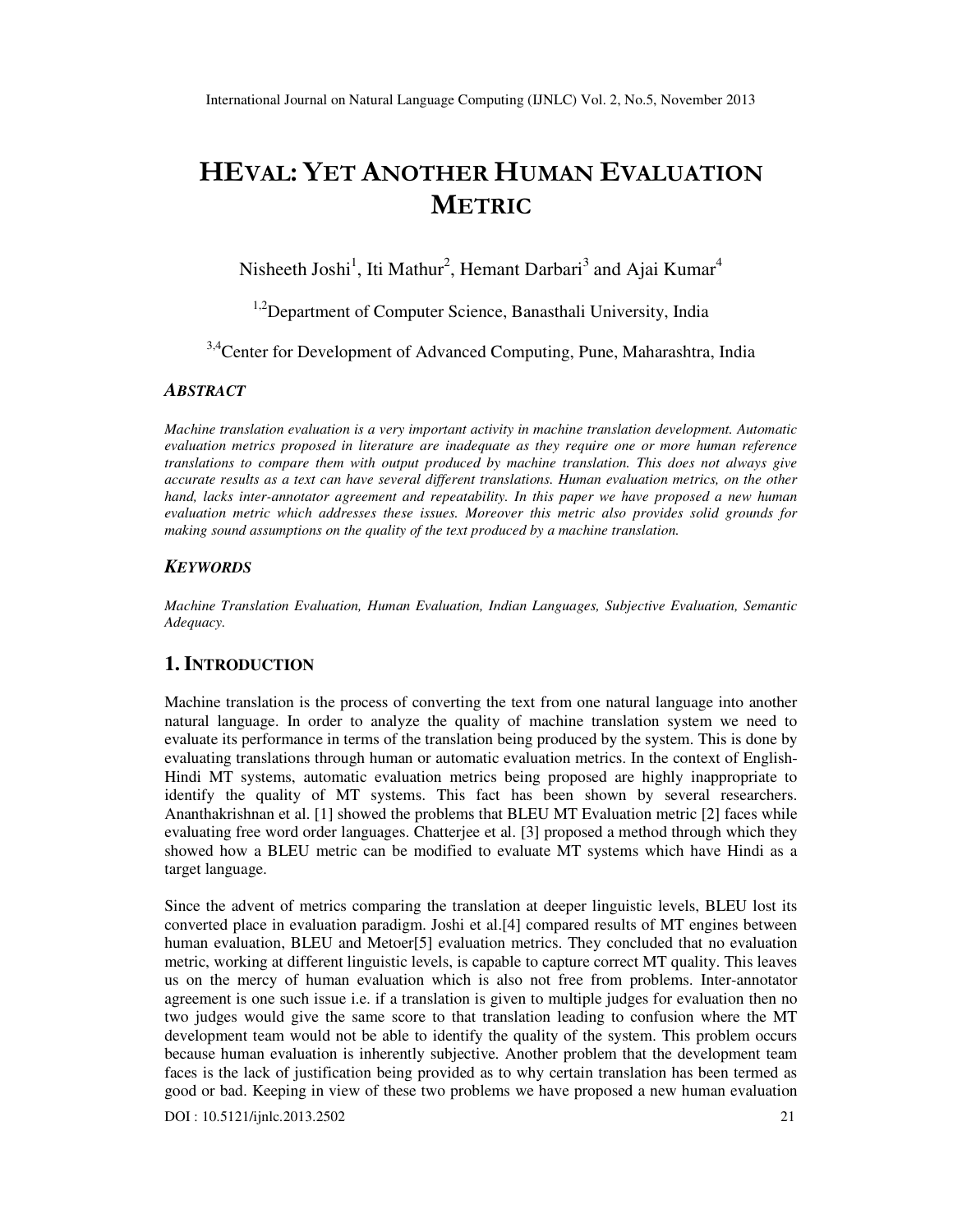metric which at one end reduces inter-annotator agreement and on the other had provides answers as to why a translation was termed as good or bad.

The rest of the paper is organized as follows: Section 2 gives an overview of some of the popular human evaluation methods being used for analyzing MT quality. Section 3 describes the experimental settings that were done in order to study the performance of this metric. Section 4 shows the working of our evaluation method and section 5 shows the evaluation and results of the metric. Section 6 concludes the paper.

# **2. LITERATURE SURVEY**

ALPAC[6] did the first evaluation of machine translation. They incorporated human evaluation were they asked the evaluators to adjudge intelligibility and fidelity of the translations. They randomly took translations of 144 sentences from a Russian book, without knowing which was done by a human and which was done by the MT system.

A major breakthrough in MT evaluation was done by Slype[7] where he evaluated SYSTRAN system. Instead of looking for correctness of the translation, he adjudged SYSTRAN for acceptability. Here the evaluators where asked if translation A is better than translation B. The prime objective of this evaluation was to distinguish between correct sentences from incorrect ones. This evaluation, not only gave a measure to check the output of the system, but also found the cost of post editing the incorrect translations. This evaluation changed the view of the people towards MT evaluation. Now, people started looking at the cost of post-editing translations instead of looking for correct translations. In 1980, a more detailed evaluation was carried out for English-French TAUM-Aviation MT system[8]. Here raw MT outputs and post-edited MT outputs were compared with human translations and the results were analyzed in terms of quality and cost of producing such translations.

Church and Hovy[9] looked at measuring informativeness of the translation. They directly compared the MT systems onto the results of comprehension tests where human evaluators where ask to read MT outputs and then answers certain multiple choice questions. They argument was that if the translations can capture the information correctly than the user must be able to answer certain questions based on this information.

In 1992, DARPA compared MT system outputs using a comprehension test for intelligibility and a quality test for fidelity[10]. They took passages from various texts as source for translation. They analyzed that this was a very complex and highly expensive method of evaluation, thus in subsequent years they simplified comprehension test. Moreover, the quality test was replaced with adequacy and fluency tests which were assessed on a scale of 1-5.

A more general evaluation methodology was implemented by the Expert Advisory Group on Language Engineering Standards (EAGLES), which started in 1993[11]. Their framework primarily focused on usability evaluations and considered the use of formal descriptions of users, systems, methods and measures along with suitable test materials and where possible some automated evaluation and reporting procedures. The framework distinguished between three types of evaluations:

- 1. Adequacy evaluation: where the evaluation is done from the perspective of the end user.
- 2. Progress evaluation: where the evaluation is done to measure the performance of the current version against its previous versions.
- 3. Diagnostic evaluation: where the focus is on identifying the weaknesses or errors of the system.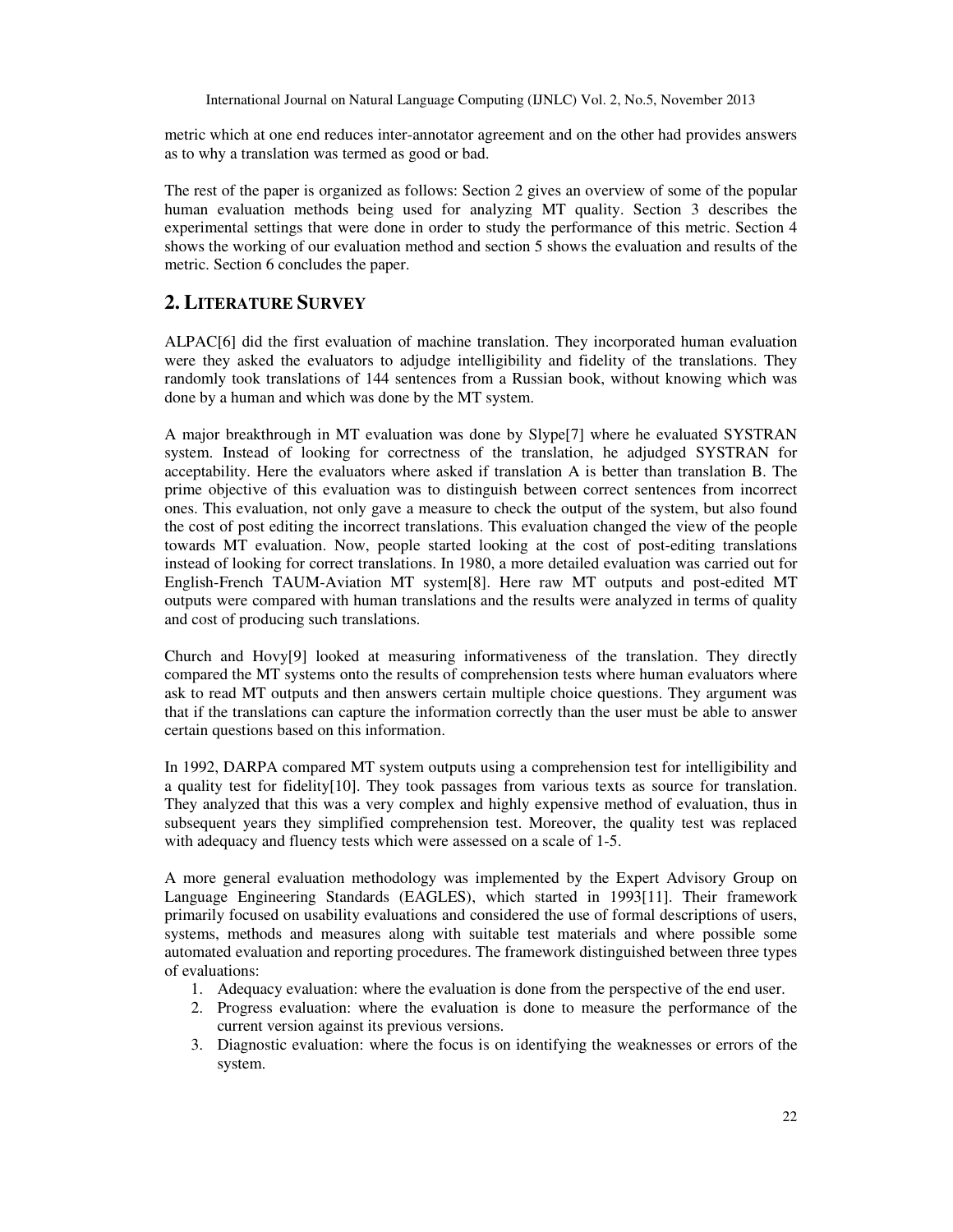Eck and Hori[12] suggested a measure to compare the meaning of the translation with the source. Their arguments what that if the meaning of the source sentence is preserved in the target sentence than it can be considered as a good translation. They rated the translations on a scale of 0-4. Table 1 shows the description of these scales.

Vanni and Miller[13] used clarity as a measure of ascertaining MT quality. They asked the human evaluators to score MT outputs on the basis of the clarity of the translation on a scale of 0-3. Table 2 shows the description of these scales.

| <b>Score</b> | <b>Description</b>                                                  |
|--------------|---------------------------------------------------------------------|
|              | Exactly the same meaning                                            |
|              | Almost the same meaning                                             |
|              | Partially the same meaning and no new information                   |
|              | Partially the same meaning but misleading information is introduced |
|              | Totally different meaning                                           |

|  |  | Table 1: Meaning Maintenance Scores |  |
|--|--|-------------------------------------|--|
|--|--|-------------------------------------|--|

| <b>Score</b> | <b>Description</b>                                                                |
|--------------|-----------------------------------------------------------------------------------|
|              | Meaning of the sentence is perfectly clear on first reading                       |
|              | Meaning of sentence is clear only after some reflection                           |
|              | Some, although not all, meaning is able to be gleaned from the sentence with some |
|              | effort                                                                            |
|              | Meaning of the sentence is not apparent, even after some reflection               |

Table 2: Interpretation of Clarity Scores

### **What was said:**

 The building has been designed to harvest all rainwater and re-charge ground water using traditional storage system.

#### **What was translated:**

| भवन और र आरोप आधार पानी पारंपरिक संचयन प्रणाली प्रयोग करके        |  |
|-------------------------------------------------------------------|--|
| सभी बारिश का पानी फसल एकत्र करने के लिए रूपरेखा प्रस्तुत किया गया |  |
|                                                                   |  |

Table 3: Source Sentence and Target Translation Provided to Bilingual Human Evaluator

| <b>Score</b> | <b>Description</b>         |
|--------------|----------------------------|
|              | Completely adequate        |
|              | Somewhat adequate          |
|              | Tending towards adequate   |
|              | Neutral                    |
|              | Tending towards inadequate |
| $-2$         | Somewhat inadequate        |
| $-3$         | Tending towards inadequate |

#### Table 4: Semantic Adequacy Scores

Gates[14] and Nubel[15] employed semantic adequacy for analyzing MT outputs. They used bilingual human evaluators and asked them to read the source sentence and the corresponding target translation. Based on their understanding of the source and target sentences, they asked them to rate the translations on a multi-point scale. Table 3 illustrates an example of this type of evaluation. Here the evaluator was not only required to rate semantic adequacy, but also was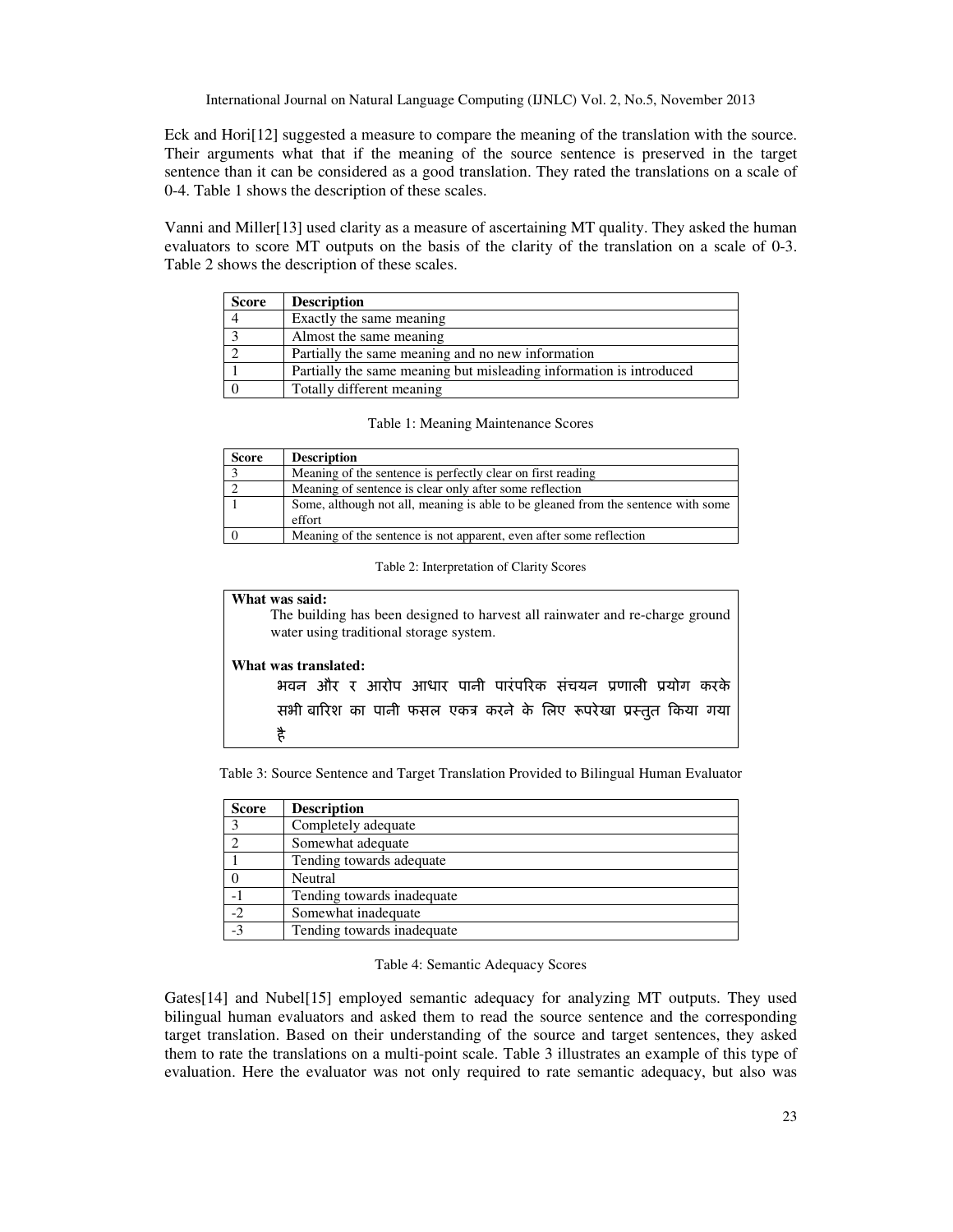required to rate understandability and fluency of the translation. Table 4 shows the description of this multi-point scale.

Wilks<sup>[16]</sup> employed monolingual judges and provided them only with translations of source sentences, produced by MT systems. He showed that fluent MT output is also mostly correct and coveys meaning of the source text. Therefore, fluency assessments by a monolingual judge often correlate with semantic adequacy assessments. Thus, he concluded that fluency judgments have some power to predict ratings of semantic adequacy.

Callison-Burch et al.[17] used monolingual judges to rate the informativeness of the translations produced by MT Engines. Here, the human evaluator was only provided with target translation produced by MT Engine and was asked to make out what is the message incorporated in the sentence. Once this was done, the judge was shown human reference translation for the same sentence and was asked to rate how informative or uninformative the translation was.

Doherty et al.[18] employed eye tracking as the measure to evaluate MT systems. They also used monolingual human judges to measure comprehensibility of a translation. They found out that by registering gaze time and fixation count to measure, we analyze if the translation is good or bad as both gaze time and fixation count is more with bad translations then for good translations.

' The Garden [VP] ||| ' द गाईन [X] ||| 1 0.000963698 1 2.52536e-05 2.718 ||| ||| 0.333333 0.333333

' Victoria [VP] ||| विक्टोरिया मेमोरियल ' [X] ||| 0.5 2.45014e-06 0.142857 3.86883e-10 2.718 ||| ||| 2 7

Archaeological evidences [NPB] ||| पुरातात्त्विक प्रमाण [X] ||| 1 4.83131e-07 1 0.00892857 2.718 ||| ||| 1 1

A mountaineer [NPB] ||| एक पर्वतारोही को [X] ||| 1 1.04081e-05 0.5 2.2196e-05 2.718 ||| || 1 2

A pond [NPB] ||| एक तालाब [X] ||| 0.5 0.000279033 1 0.00326876 2.718 ||| ||| 2 1

A sheet of golden sunlight [NP-A] ||| सुनहरी धूप की चादर बिछी [X] ||| 1 3.10595e-09 1 6.19203e-10 2.718 ||| ||| 1 1 About 28 [QP] ||| लगभग 28 [X] ||| 0.333333 0.00296589 1 0.0304054 2.718 ||| ||| 3 1

About [IN] ||| के बारे में [X] ||| 0.0833333 0.010989 0.0588235 1.86159e-05 2.718 ||| ||| 12 17

According [PP][X] the slope [PP][X] [VP] ||| के [PP][X] बर्फ की [PP][X] [X] || 0.5 1.66449e-07 1 2.18268e-05 2.718 ||| 4-1 1-4 ||| 0.5 0.25

According [VBG] ||| अनुसार [X] ||| 0.130435 0.0756303 0.06 0.0633803 2.718 ||| ||| 23 50

Tourists [VP][X] [NP-A] ||| [VP][X] पर्यटकों को [X] ||| 1 0.0714286 0.0362318 1.17784e-07 2.718 ||| 1-1 || 0.125 3.45

Tourists coming to Bandhavgarh [PP][X] [NP-A] ||| शहडोल , उमरया से बांधवगढ़ [PP][X] ' [X] ||| 1 1.38521e-07 0.0399999 5.1735e-14 2.718 ||| 4-5 ||| 0.1 2.5

moonlit [JJ] ||| चाँदनी [X] ||| 0.333333 0.111111 1 0.4 2.718 ||| ||| 3 1

moonlit nights [NPB] ||| चाँदनी रात [X] ||| 1 0.000793655 1 0.0266667 2.718 ||| ||| 1 1

narrow [JJ] ||| सँकरा [X] ||| 1 0.142857 0.125 0.025 2.718 ||| ||| 1 8

seen in [NPB][X] [VP-A] ||| को पायरटन [NPB][X] में देखा जा सकता [X] ||| 0.476191 0.000223483 0.0262767 2.59799e-16 2.718 ||| 2-2 ||| 0.190909 3.45968

several view points [NPB] ||| अनेक व्यू प्वाइंट [X] ||| 1 5.32722e-05 1 3.73744e-05 2.718 ||| ||| 1 1

should keep in mind [VP] ||| को स्मरण रखनी चाहिए [X] ||| 1 0.000831152 1 3.29656e-07 2.718 ||| ||| 0.333333 0.333333

should not do mountaineering . [VP] ||| पर्वतारोहण किया ही न जाए | [X] ||| 1 3.62662e-10 1 4.26622e-12 2.718 ||| ||| 1 1

zoo [NN] ||| चिड़ियाघर [X] ||| 0.125 0.0291971 0.133333 0.133333 2.718 ||| ||| 16 15

Table 5: Snapshot of Hireo Grammar for English-Hindi Tree to String Model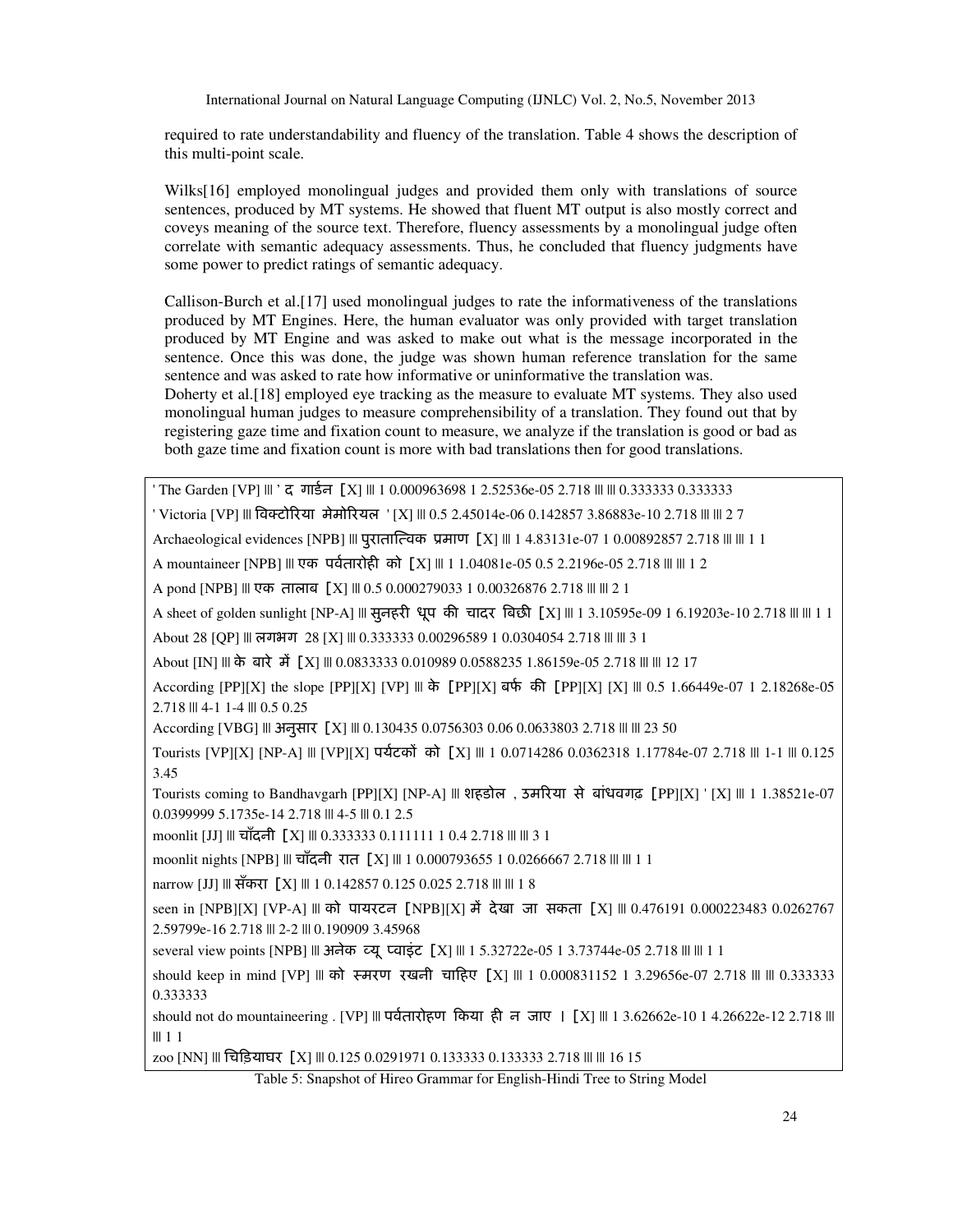# **3. EXPERIMENTAL SETUP**

In order to analyze the authenticity of our metric, we used two most popular MT systems that are freely available on the web. We used Microsoft Translator being developed by Microsoft Corporation and Google Translator being developed by Google Inc. Moreover we also download Moses toolkit[19] and trained two models using this toolkit. One was the baseline system that used phrase based translation model and another was Syntax based translation model which used Tree to String model for training MT system. For syntax based model, we used Carniak parser to generate English parse trees which were then aligned with Hindi sentences. A snapshot of this model is shown in table 5. This type of model, where at one end we have a parse tree and on the other end we have a string, is termed as a hireo grammar. We also used an example based MT system[20] [21] that we had developed to understand the modalities of EBMT and later used it as a Translation Memory.

For training these three systems (two systems through Moses Toolkit and the third one that we had developed), we used 15,000 sentences from tourism domain. The statistics of this corpus is shown in table 6. For tuning these systems, we used 3,300 sentences that were developed for ACL's 2005 workshop on Building and Using Parallel Text: Data Driven Machine Translation and Beyond [22]. The statistics of the corpus is given in table 7. For testing the systems we used 1300 sentences that we had collected separate from 15000 sentences that were used for training the system. We carefully selected these 1300 sentences which capture almost all the aspects of English language. Statistics of this corpus is shown in table 8 and table 9 shows 13 constructs used in the test corpus which capture all the major English aspects.

| English-Hindi Parallel Corpus<br>Corpus |          |          |
|-----------------------------------------|----------|----------|
| Sentences                               | 15,000   |          |
| Words                                   | 3,34,636 | 3,14,006 |
| Unique Words                            | 66,788   | 73,066   |

**Table 6:** Statistics of training corpus used

| Corpus       | English-Hindi Parallel Corpus |        |  |
|--------------|-------------------------------|--------|--|
| Sentences    | 3,300                         |        |  |
| Words        | 55,014                        | 67,101 |  |
| Unique Words | 8,956                         | 10,502 |  |

**Table 7:** Statistics of tuning corpus used

| Corpus       | <b>English Corpus</b> |
|--------------|-----------------------|
| Sentences    | 1,300                 |
| Words        | 26,724                |
| Unique Words | 3,515                 |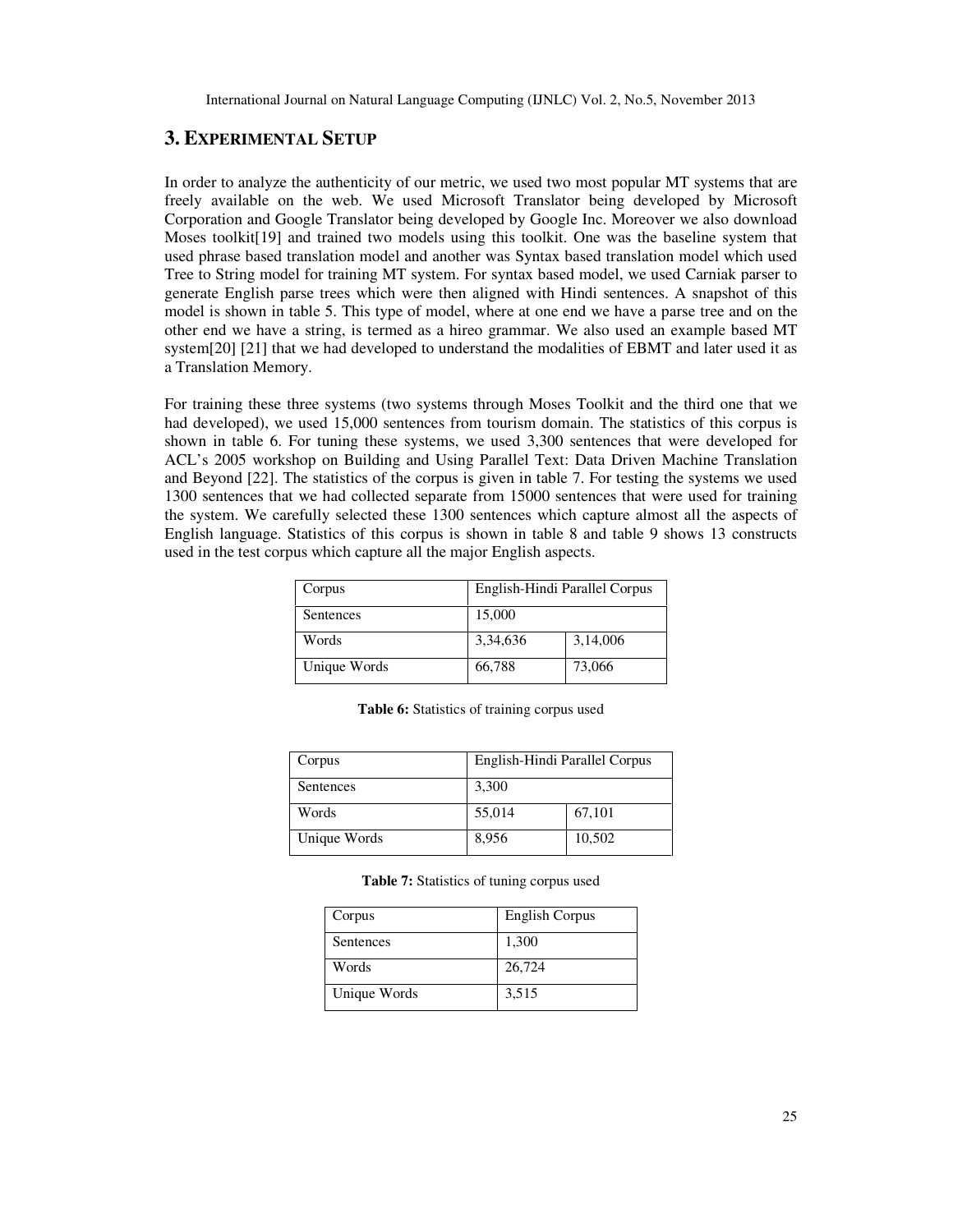| S.No. | <b>Construct</b>              | S.No. | <b>Construct</b>       |
|-------|-------------------------------|-------|------------------------|
| 1.    | Simple Construct              | 8.    | Coordinate Construct   |
| 2.    | <b>Infinitive Construct</b>   | 9.    | Copula                 |
| 3.    | Gerund Construct              | 10.   | Wh Structure           |
| 4.    | Participle Construct          | 11.   | <b>That Clause</b>     |
| 5.    | <b>Appositional Construct</b> | 12.   | <b>Relative Clause</b> |
| 6.    | Initial Adverb                | 13.   | Discourse Construct    |
| 7.    | <b>Initial PP</b>             |       |                        |

|  | <b>Table 8:</b> Statistics of test corpus used |  |  |  |
|--|------------------------------------------------|--|--|--|
|--|------------------------------------------------|--|--|--|

**Table 9:** Constructs used in Test Corpus

| Engine No. | <b>Engine Description</b> |
|------------|---------------------------|
| E1         | Microsoft Translator      |
| E2.        | Google Translator         |
| E3         | Moses Syntax Based MT     |
| E4         | Moses Phrase Based MT     |
| E5         | <b>Example Based MT</b>   |

**Table 10:** Machine Translators Used

For the rest of the paper we shall be using the five MT engines used by their engine nos. This is shown in Table 10. We have used two human judges to analyze the outputs of MT Engines. This would also help us in checking the inter-annotator agreement.

# **4. HEVAL: HUMAN EVALUATION METRIC**

Human evaluation is a key component in any MT evaluation process. This kind of evaluation acts as a reference key to automatic evaluation process. The automatic metrics are evaluated by how well they are able to correlate with human assessments. In a human evaluation, human evaluators look at the output and judge them by hand to check whether it is correct or not. Bilingual human evaluators who can understand both input and output are the best qualified judges for the task. Figure 1 shows the process of human evaluation.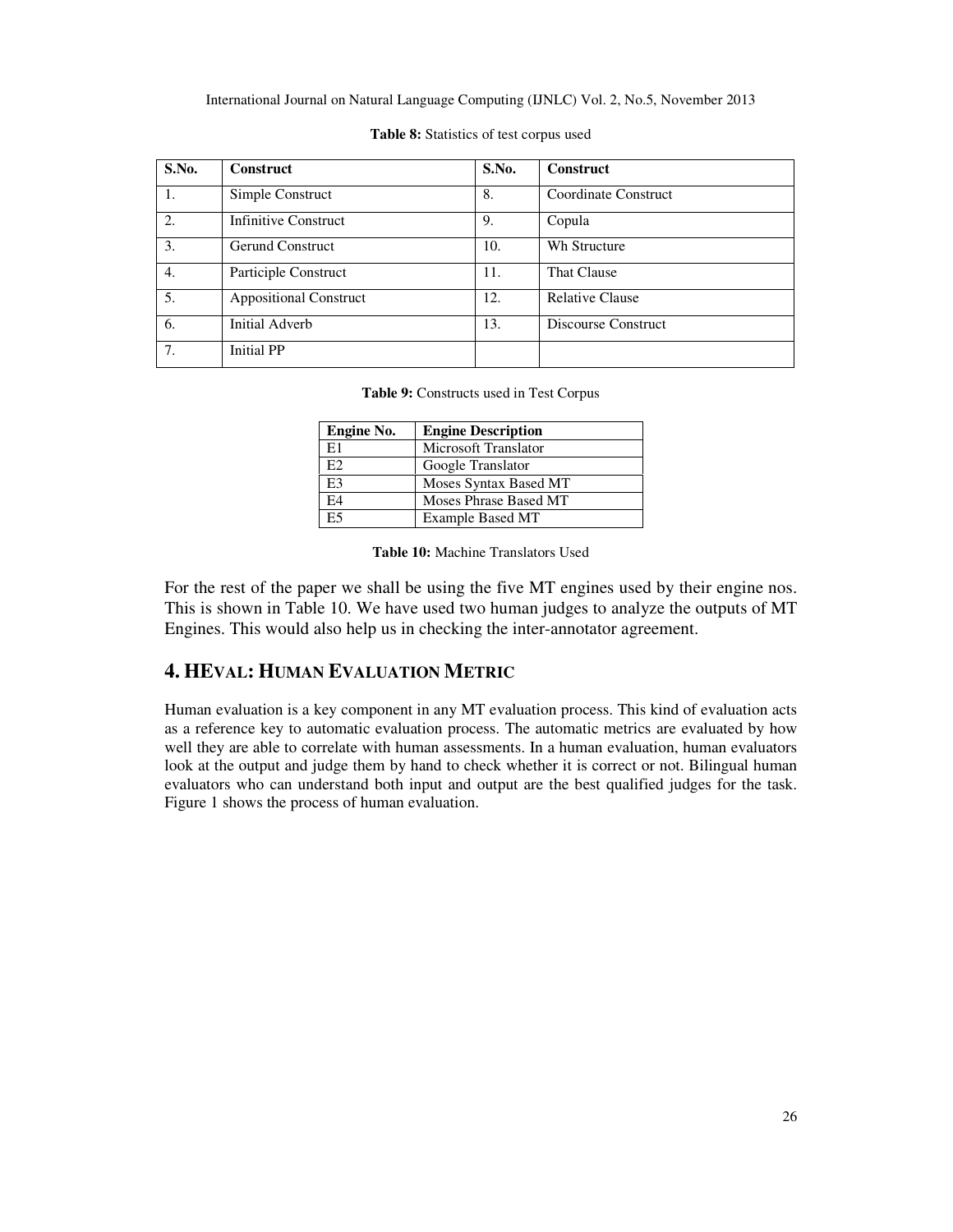

Figure 1: Human Evaluation Process

Here, the output of the system is provided to the human evaluator, who evaluates the output on the basis of a subjective questionnaire/metric, based on which an evaluator can judge the output. This is done for each of the sentences which are going to be evaluated. But, judging MT output merely on the basis of correctness is a very harsh method of evaluation. So, MT Researchers have developed metrics onto which an output can be checked. Most of the human evaluation campaigns judge MT outputs based on either comprehensibility or adequacy or fluency or meaning maintenance or clarity. In recent years, almost all the evaluation campaigns have been using adequacy and fluency as a measure to register human judgments. These two factors can be incorporated in a single metric or can be provided as a separate metrics. Unfortunately their lack of informativeness has lead to various problems. Thus be subjective, effective, consistent and informative at the same time. Here, we shall describe a novel human evaluation metric that we have developed and evaluated the results of five MT Engines. We shall also compare this metric with Human Adequacy and Fluency using Scale 5 metrics and would analyze its results. This human evaluation metric captures the linguistic features of a language and provides qualitative assessments of the MT engine outputs. The linguistic features that we have considered in the metric are: are for each of the sentences which are going to be evaluated. But, judging MT output the basis of correctness is a very harsh method of evaluation. So, MT Researchers have metrics onto which an output can be checked. Most ctive, effective, consistent and informative at the same time. Here, we shall describe a<br>uman evaluation metric that we have developed and evaluated the results of five MT<br>. We shall also compare this metric with Human Ade Here, the output of the system is provided to the human evaluator, who evaluates the output on the basis of a subjective questionnaire/metric, based on which an evaluator can judge the output. This is done for each of the ng adequacy and fluency as a measure to register hun<br>orporated in a single metric or can be provided as a s<br>abjective, effective, consistent and informative at the<br>l human evaluation metric that we have develope<br>gines. We

- 1. Translation of Gender and Number of the Noun(s).
- 2. Translation of tense in the sentence.
- 3. Translation of voice in the sentence.
- 4. Identification of the Proper Noun(s).
- 4. Identification of the Proper Noun(s).<br>5. Use of Adjectives and Adverbs corresponding to the Nouns and Verbs.
- 6. Selection of proper words/synonyms (Lexical Choice).
- 7. Sequence of phrases and clauses in the translation.
- 8. Use of Punctuation Marks in the translation.
- 9. Fluency of translated text and translator's proficiency.
- 10. Maintaining the semantics of the source sentence in the translation.
- 11. Evaluating the translation of source sentence (With respect to syntax and intended meaning).

We have employed a five point scale to measure the quality of the translations. Table 11 provides the description of the scales.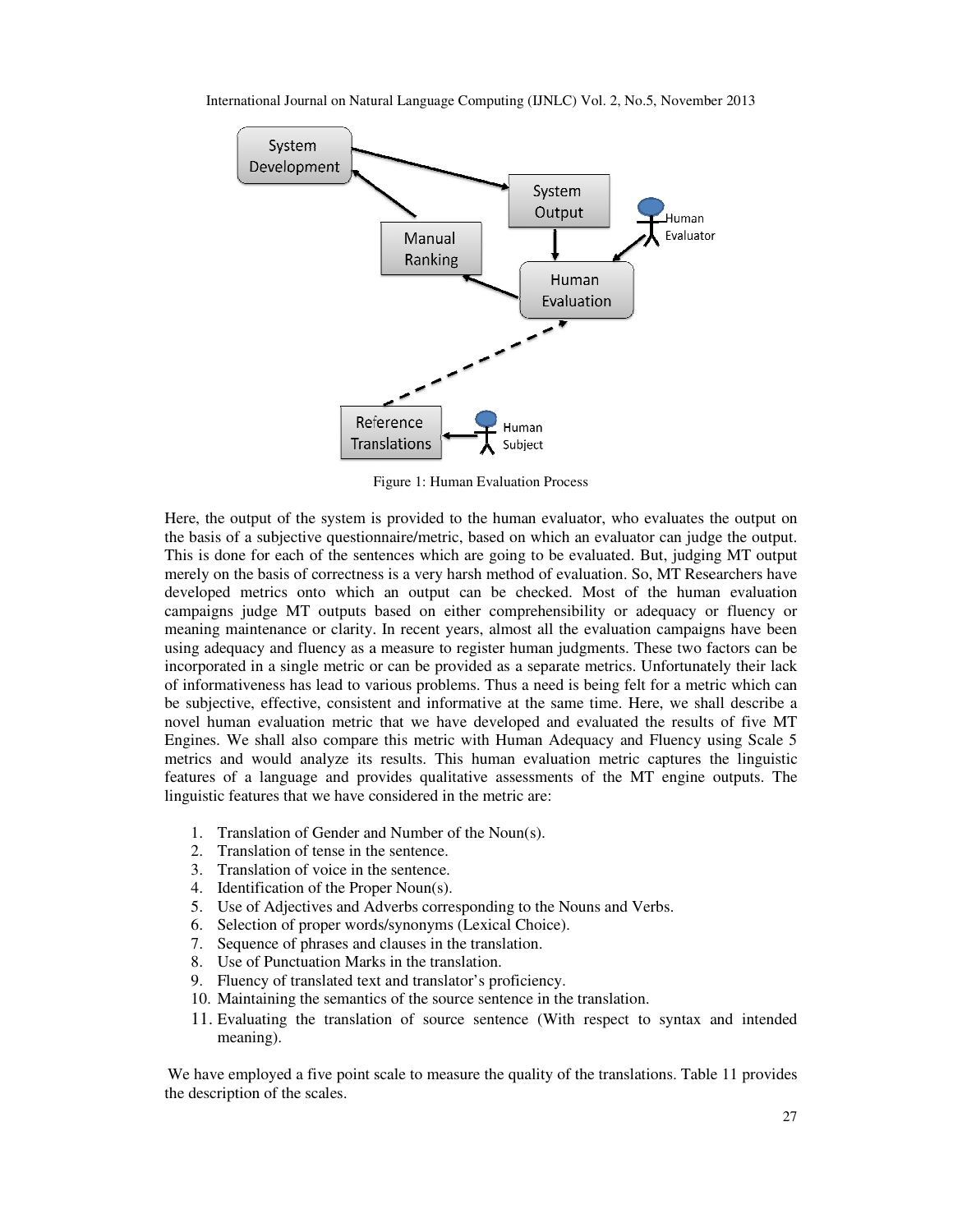| <b>Score</b> | <b>Description</b>   |
|--------------|----------------------|
|              | Ideal                |
|              | Perfect              |
|              | Acceptable           |
|              | Partially Acceptable |
|              | Not Acceptable       |

Table 11: Interpretation of HEval on Scale 5

All the above features are scored using these scores. An average is computed on all the eleven scores which give us a single objective value. Figure 2 shows the working prototype that has been developed. Since the current human evaluation metrics were unable to provide the complete assessment of the dimensions of translation quality as they only focused on just one or two quality measures. Most of the human evaluation campaigns focused on limited features of evaluations. In these evaluations adequacy and fluency being the most important. This kind of evaluation is inappropriate as in practice a human translator does not translate a text just on superficial ratings. While translation, a translator has to look at many factors like gender being addressed in the text, the proper nouns being used, use of adjectives and adverbs etc. Then only a translator comes out with a good translation. Our metric intuitively captures this phenomenon and provides an objective score. Most of the MT systems might not be able to provide appropriate results for all the eleven features used in our metric, but they may provide good or acceptable results for some of the features. Judging an MT output on just one/two features/factors might deviate a human judge from making a sound judgment, as one judge, who has looked at all the features, may give a moderate rating to a translation whereas another judge, who might have overlooked some of the features, may give low rating to a translation. This causes an inter-annotator disagreement while evaluating MT Systems.

Moreover, if a human judge is asked to reevaluate a particular translation again, then he might not assign the same rating to the translation. This poses a serious problem while ascertaining quality of MT systems. HEval addresses these issues by clearly laying down parameters onto which an evaluation can be performed. This provides a crisp and repeatable assessment of MT outputs. Since, each feature clearing states what needs to be done and how to access the same; it reduces the possibility of assigning a low score to a good translation. Table 12 provides an example to justify this claim, where we show some of the good and bad translations and compare them with adequacy and fluency scores.

The scores of HEval Metric for these four translations are shown in table 13 along with adequacy and fluency scores. From the table it is evident that HEval metric can provide results in line with Human Adequacy and Fluency measures. Moreover, this metric can even justify its results as it provides more qualitative information about the evaluation. This metric also provide consistent scores when more than one judges evaluate a translation. All the judges came out with almost same scores for the translations produced by different engines. The good translations were consistently given a higher score whereas bad translations were given lower scores.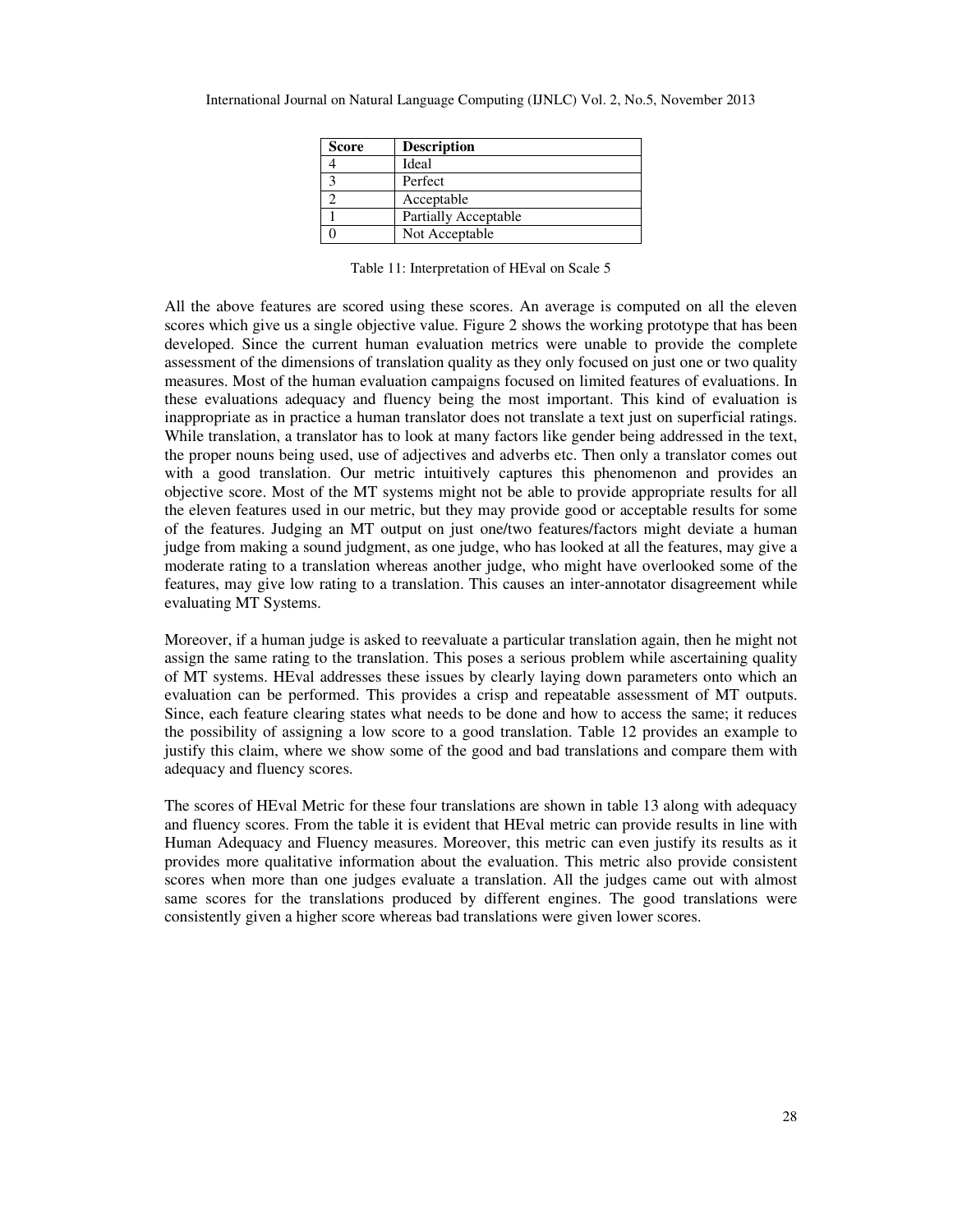| File<br>Fdit.<br><b>View</b><br>Favorites<br>×<br>Back + | Help<br>Tools<br>ie)<br>Search S          | <b>English Sentence:</b><br>The royal city Bikaner has a timeless charm like no other.                                                                                                                                                                                |                |
|----------------------------------------------------------|-------------------------------------------|-----------------------------------------------------------------------------------------------------------------------------------------------------------------------------------------------------------------------------------------------------------------------|----------------|
| Address <b>&amp;</b> http://localhost:8080/mt/main.htm   |                                           | Translation to be Evaluated:<br>शाद्री शद्रर बीकालेर का उल्लून आकर्षण अलुठा द्वा                                                                                                                                                                                      |                |
|                                                          | Ma                                        |                                                                                                                                                                                                                                                                       |                |
|                                                          | <b>From Eng</b>                           |                                                                                                                                                                                                                                                                       |                |
|                                                          | <b>Translated Text</b>                    | Evaluate the translations on a five point scale based on the following criteria.<br>(Click on 4 for Ideal, 3 for Perfect, 2 for Acceptable, 1 for Partially Acceptable, 0 for<br>Not Acceptable).If a criterion does not apply to the translation please click on NA. |                |
| Logout                                                   | शाही शहर बीकानेर की शास्वत <mark>।</mark> | अनुवाद का नीचे दिए गए मानदण्डों के आधार पर निम्न पांच बिन्दू पैमाने पर मुल्यांकन कीजिए।<br>(कृपया किंतक करें 4 अति उत्तम, 3 उत्तम, 2 मान्य, 1 बुरा किन्तु मान्य, 0 अमान्य)<br>यदि कोई मानदण्ड अनुदिल वाक्य पर लागू न हो लो कृपया NA पर क्लिक करें।                    |                |
| Translate                                                |                                           |                                                                                                                                                                                                                                                                       | NA 0 1 2 3 4   |
| Evaluate<br>About Us                                     | शाही शहर बीकालेर का उल्लत                 | 1. Translation of Gender and Number of the Noun/s.<br>संज्ञाओं के लिंग व वचन का अनुवाद में प्रयोग।                                                                                                                                                                    | 000000         |
|                                                          |                                           | 2. Translation of tense in the source sentence.<br>मून वाक्य में प्रयक्त कान का अनुवाद में प्रयोग।                                                                                                                                                                    | 000000         |
|                                                          | किसी और की तुलना में राजव <mark>े</mark>  | 3. Translation of Voice in the source sentence.<br>मूल बाक्य में प्रयक्त बाच्य का अनुबाद में प्रयोग ।                                                                                                                                                                 | 000000         |
| $\rightarrow$<br>≺<br>TILL.                              |                                           | 4. Identification of the Proper Nouns.<br><b>THE</b>                                                                                                                                                                                                                  | $\cap$         |
| <b>Enter</b>                                             |                                           | e Done                                                                                                                                                                                                                                                                | Local intranet |

**Figure 2:** HEval: Subjective Human Evaluation Metric

| <b>English</b> | Most impressive are the black and white chessboard marble floor, the four tall<br>minarets (40 m high) at the corners of the structure, and the majestic dome in the<br>middle. |
|----------------|---------------------------------------------------------------------------------------------------------------------------------------------------------------------------------|
| E1             | सबसे प्रभावशाली हैं काले और सफेद बिसात संगमरमर फर्श, चार लंबा मीनारों (40                                                                                                       |
|                | मीटर ऊँची) संरचना है, और बीच में राजसी गुंबद के कोने में।                                                                                                                       |
| E2             | सबसे प्रभावशाली बिसात काले और सफेद संगमरमर का फर्श, संरचना के कोनों पर                                                                                                          |
|                | चार लंबा मीनारों (40 मीटर ऊंची), और बीच में राजसी गुंबद हैं.                                                                                                                    |
|                | ज्यादातर impressive हैं, काला और सफेद chessboard छतें मंजिल , के                                                                                                                |
| E3             | चार लंबे मीनारों (40 केंद्रीय high) पर के जनपथ के के structure , और                                                                                                             |
|                | के प्रकाशित गुम्बद के मध्य में है ।                                                                                                                                             |
|                | Most के के काला और सफेद संगमरमर chessboard floor, impressive हैं चार लंबे                                                                                                       |
| E4             | minarets के corners पर (40 मी . ऊँचा ) संरचना , मैजेस्टिक गुम्बद मध्य में                                                                                                       |
|                | और ।                                                                                                                                                                            |
|                | सबसे हैं के काले और सफेद संगमरमर मंजिल, चार ऊँची मीनारों ( मी. ऊँचे ) के                                                                                                        |
| E5             | कोने-कोने की संरचना, और के मैजेस्टिक गुम्बद के मध्य में 40 के पर है।                                                                                                            |

# Table 12: A Case of English-Hindi MT Evaluation (Sent # 150)

In order to understand how the metric came to a conclusion about a particular sentence, let us consider sentences of Engines E1 and E2. For feature 1 which checks for correct translation of gender, number and noun; the nouns available in the sentence are chessboard, marble, floor, minarets, m, high corners, dome and middle, gender is not an issue in this sentence as it is gender neutral, numbers available in this sentence are: four and 40. Among these, MT engine E1 could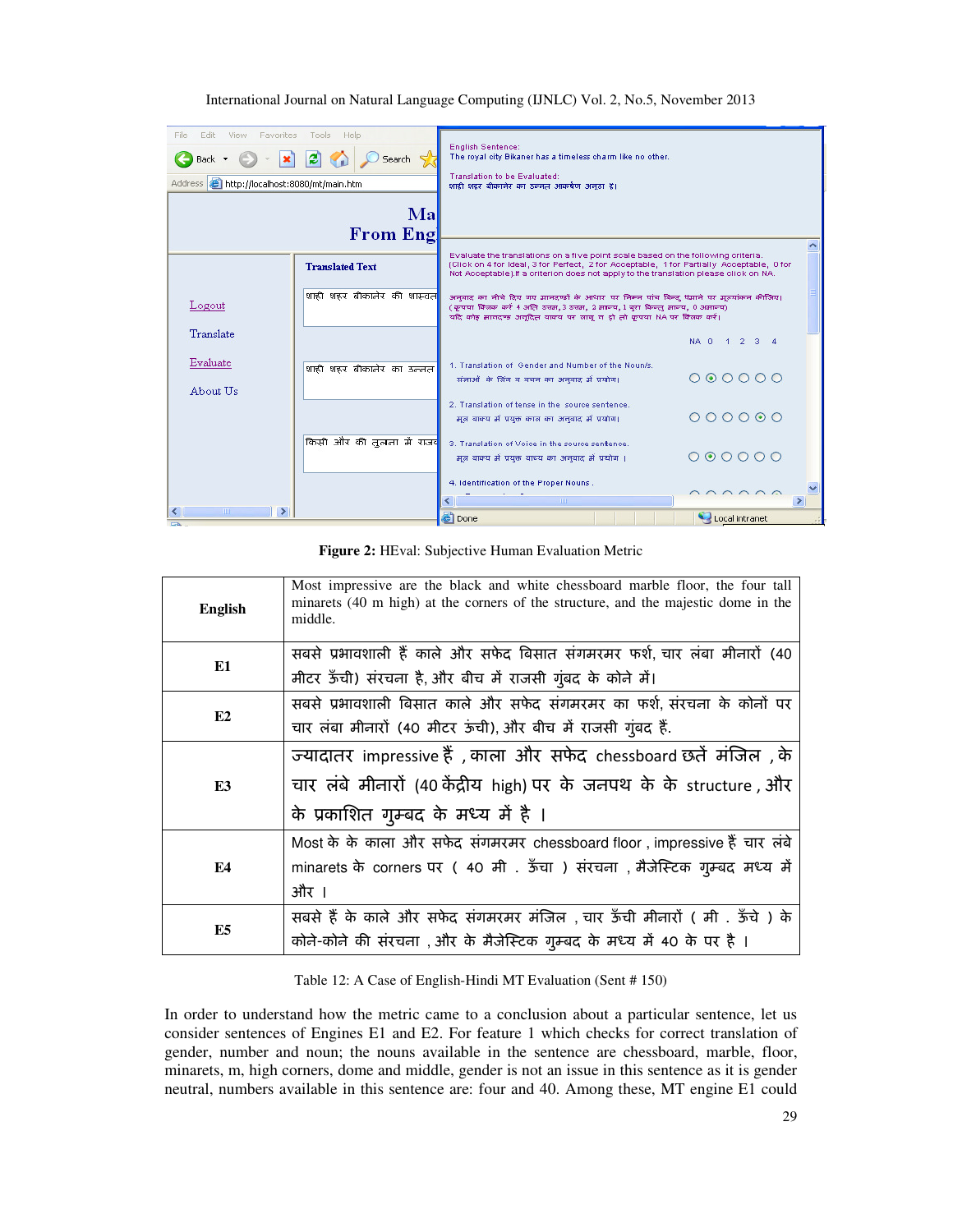| <b>Engine</b>  |         | 1              | $\mathbf{2}$   | 3              | $\overline{\mathbf{4}}$ | 5              | 6              | 7 | 8              | 9 | 10       | 11             | Overall | Adq            | Flu            |
|----------------|---------|----------------|----------------|----------------|-------------------------|----------------|----------------|---|----------------|---|----------|----------------|---------|----------------|----------------|
| E1             | Human 1 | 3              | 4              | $\overline{4}$ | NA                      | 3              | 2              | 3 | 4              | 3 | 3        | 3              | 0.80    | 3              | 3              |
|                | Human 2 | $\overline{2}$ | 4              | $\overline{4}$ | NA                      | 3              | 3              | 3 | $\overline{4}$ | 2 | 2        | $\overline{2}$ | 0.73    |                |                |
| E2             | Human 1 | $\overline{4}$ | 4              | 4              | <b>NA</b>               | $\overline{4}$ | 3              | 4 | 4              | 4 | 3        | 3              | 0.93    | $\overline{4}$ | $\overline{4}$ |
|                | Human 2 | $\overline{4}$ | 4              | 4              | NA                      | $\overline{4}$ | $\overline{4}$ | 4 | 4              | 4 | 3        | 3              | 0.95    |                |                |
| E <sub>3</sub> | Human 1 | 2              | $\overline{2}$ | $\overline{2}$ | NA                      | $\overline{2}$ | 1              | 1 |                | н | 1        | 1              | 0.35    | $\overline{2}$ | $\overline{c}$ |
|                | Human 2 | 2              | $\overline{c}$ | 2              | NA                      | 1              |                | 1 |                |   | $\theta$ | 1              | 0.30    |                |                |
| E4             | Human 1 | 2              | 1              | 1              | <b>NA</b>               | 1              | $\theta$       | 1 | 3              | н | 1        | 1              | 0.30    | $\overline{c}$ | 2              |
|                | Human 2 | 2              | $\Omega$       | $\Omega$       | NA                      | 1              | $\theta$       | 1 | 3              | н | $\theta$ | 1              | 0.23    |                |                |
| E <sub>5</sub> | Human 1 | 2              | $\overline{2}$ | $\overline{2}$ | NA                      | $\overline{2}$ | 1              | 1 | 2              |   | 1        | 2              | 0.4     | $\overline{c}$ | 3              |
|                | Human 2 | $\overline{2}$ | 2              | 2              | NA                      | $\overline{2}$ | 1              | 1 | 2              |   | 1        | $\overline{c}$ | 0.4     |                |                |

correctly translate only 8 out of 9 nouns while engine E2 could correctly translate all the nouns. Both the engines could very easily translate the number available in the text. As it is clearly seen that both the human judges gave four out of four to engine E2 and lesser score to engine E1.

Table 13: Results of Human Evaluation for Case of Table 10

For feature 2 which checks for the translation of the tense in the source sentences. Both the engines could easily retain the tense in the translated text, thus they both have maximum score for this feature. For feature 3 which translates the voice; both the engines have retained the voice. For feature 4 where translation of proper noun is considered; since there was no proper noun in the text this feature was not judged and a 'NA' was given to the score. For feature 5 which checks for the translation of adjectives and adverbs with respect to nouns and verbs respectively; we have a pair of adverb and adjective (most impressive) with the verb "are", adjectives "black", "white" with noun "chessboard marble floor" and adjective "majestic" with noun "dome". Engine E2 could translate these very easily but engine E1 had trouble while managing the sequence for "black and while chessboard marble floor". Since it could not correctly translate this part, it was adjudged to be somewhat correct and was give a score of 3 out of 4. For feature 6, engine E2 was able to translate most of the words correctly and thus was give a score of 4 and 3 by judge1 and judge2 accordingly. For engine E1, some of the words were not properly translated thus a low score was given to it. For feature 7, Engine E2 preserved most of the sequences of the nouns, verbs and helping verbs in the translation thus was given 4 out of 4 by both the judges. Engine E1 had trouble doing this, thus was given a low score again. For feature 8, both the engines preserved the punctuations in the sentence, thus both got the same score. For feature 9, engine E2 could very well preserve the significant part of the translation of the source sentence, thus got 4 out of 4. Since this was not the case with engine E1, it scored 3 and 2 by judge1 and judge2 respectively. For feature 10, Engine E2 was able to preserve most of the semantics of the source sentence while Engine E1 was not able to capture some of the semantics, thus they were adjudged accordingly. For feature 11, Engine E2 was able to translate most of the sentence correctly thus was given a moderate rating while engine E1 was able to capture most of syntax but not complete semantics, thus was given low rating as compared to engine E2.

For the final calculation of the results of the MT engines, each individual score was added, leaving aside the ones which were not applicable. In our case, feature 4 was not applicable, thus it was left and rest of the scores were computed. The final score was calculated using equation 1.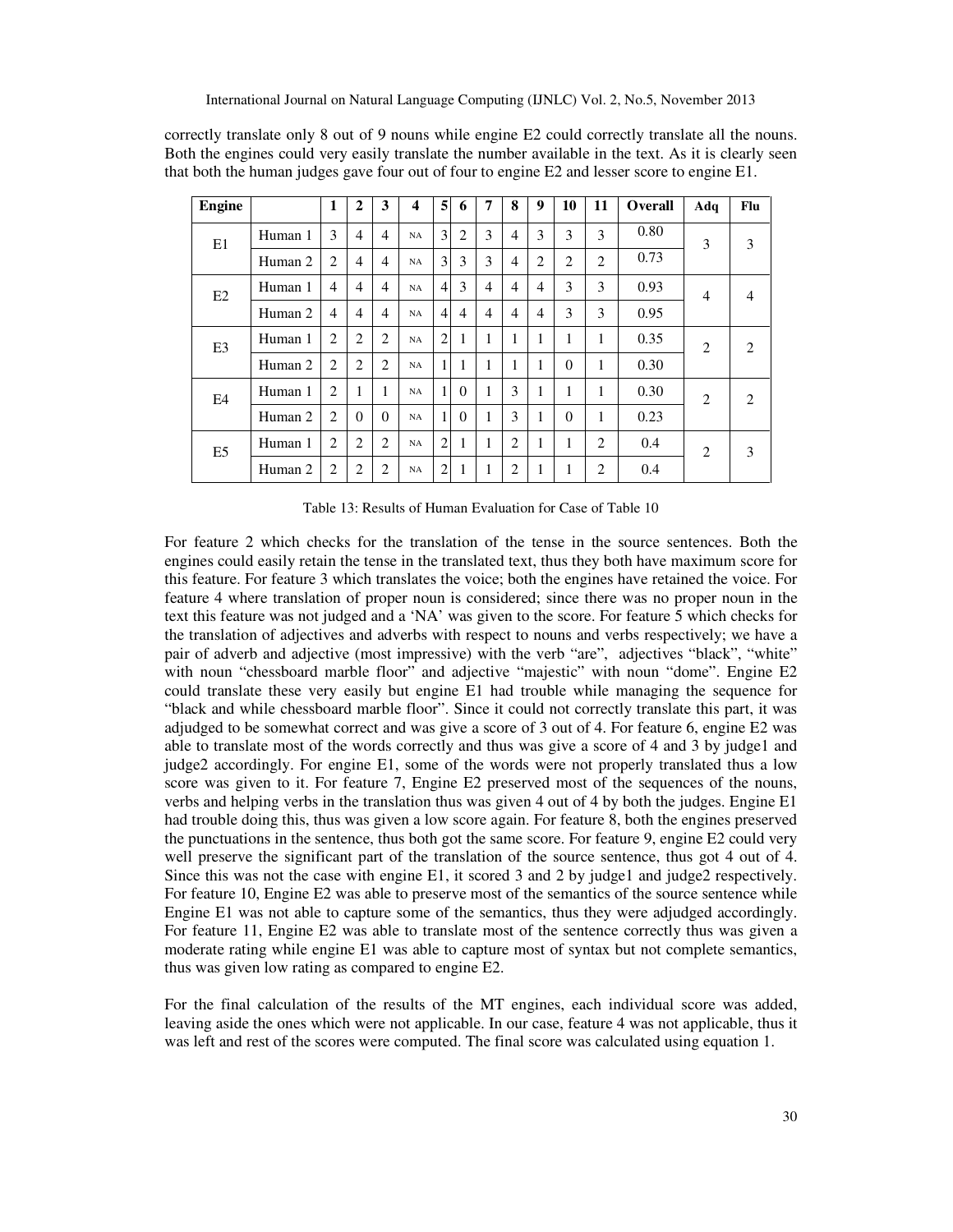Final Score Engine<sub>i</sub> = 
$$
\frac{\sum_{i=1}^{11} feature\ score_i}{4 \times (Happlicable\ features)}
$$
\n(1)

Here we have only considered the features that are applicable onto a sentence and have not considered the ones which are not applicable as they do not contribute to the final score computation and while considering it in division would be highly inappropriate.

# **5. EVALUATION AND RESULTS**

We evaluated 1300 sentences onto the MT engines which were divided into 13 documents of 100 sentences each. Table 14 shows the average scores of 100 sentences for each document. For human judge1, out of the 13 documents engine E1 could score the highest in five documents and for the rest of the eight documents, engine E2 scored the highest. For human judge2, engine E1 scored highest score in four documents and engine E2 score the highest in the remaining documents. While considering only engines E3, E4 and E5; E5 scored the highest is almost all the documents for both the judges. This trend was repeatable when we computed the scores for entire systems. For this we computed the averages of all 1300 sentence scores. Table 15 shows the system level average scores of the MT engines. Here too, engine E2 scored the highest average score. While considering our limited corpus systems, E5 again scored highest among all the three engines.

|                  |                    | E1     | E2     | E3     | E4     | E5     |
|------------------|--------------------|--------|--------|--------|--------|--------|
| Doc1             | Human1             | 0.5408 | 0.535  | 0.4338 | 0.4455 | 0.428  |
|                  | Human2             | 0.5554 | 0.543  | 0.4085 | 0.4322 | 0.4275 |
|                  | Human1             | 0.6311 | 0.671  | 0.2733 | 0.2788 | 0.4918 |
| Doc2             | Human2             | 0.5741 | 0.6214 | 0.2366 | 0.2354 | 0.3936 |
|                  | Human1             | 0.624  | 0.6335 | 0.4993 | 0.3455 | 0.5008 |
| Doc3             | Human2             | 0.5748 | 0.5704 | 0.4727 | 0.3641 | 0.468  |
| Doc4             | Human1             | 0.647  | 0.6913 | 0.2858 | 0.2865 | 0.4373 |
|                  | Human2             | 0.6366 | 0.6445 | 0.3184 | 0.3162 | 0.4515 |
| Doc5             | Human1             | 0.5413 | 0.5933 | 0.4285 | 0.3688 | 0.4865 |
|                  | Human <sub>2</sub> | 0.6469 | 0.6602 | 0.495  | 0.4546 | 0.5392 |
| Doc <sub>6</sub> | Human1             | 0.6743 | 0.7013 | 0.454  | 0.4458 | 0.4743 |
|                  | Human2             | 0.6069 | 0.6245 | 0.3822 | 0.3639 | 0.4337 |
| Doc7             | Human1             | 0.6938 | 0.6028 | 0.353  | 0.292  | 0.4333 |
|                  | Human2             | 0.6265 | 0.6468 | 0.4793 | 0.4035 | 0.489  |
| Doc8             | Human1             | 0.7223 | 0.7363 | 0.495  | 0.4425 | 0.554  |
|                  | Human2             | 0.5325 | 0.539  | 0.3693 | 0.2605 | 0.4308 |
| Doc9             | Human1             | 0.6793 | 0.6428 | 0.3403 | 0.3995 | 0.4633 |
|                  | Human2             | 0.6889 | 0.6356 | 0.4257 | 0.4015 | 0.4655 |
|                  | Human1             | 0.5388 | 0.5298 | 0.4425 | 0.3705 | 0.4723 |
| Doc10            | Human2             | 0.5644 | 0.584  | 0.4013 | 0.3342 | 0.4544 |
| Doc11            | Human1             | 0.596  | 0.6753 | 0.3388 | 0.2455 | 0.503  |
|                  | Human <sub>2</sub> | 0.6006 | 0.6599 | 0.3464 | 0.2644 | 0.4609 |
| Doc12            | Human1             | 0.6443 | 0.6338 | 0.321  | 0.2718 | 0.4068 |
|                  | Human2             | 0.618  | 0.6091 | 0.3411 | 0.3234 | 0.4016 |
| Doc13            | Human1             | 0.636  | 0.6478 | 0.4025 | 0.384  | 0.5133 |
|                  | Human2             | 0.6581 | 0.6612 | 0.3903 | 0.3748 | 0.5226 |

Table 14: Document Level Scores for MT Engines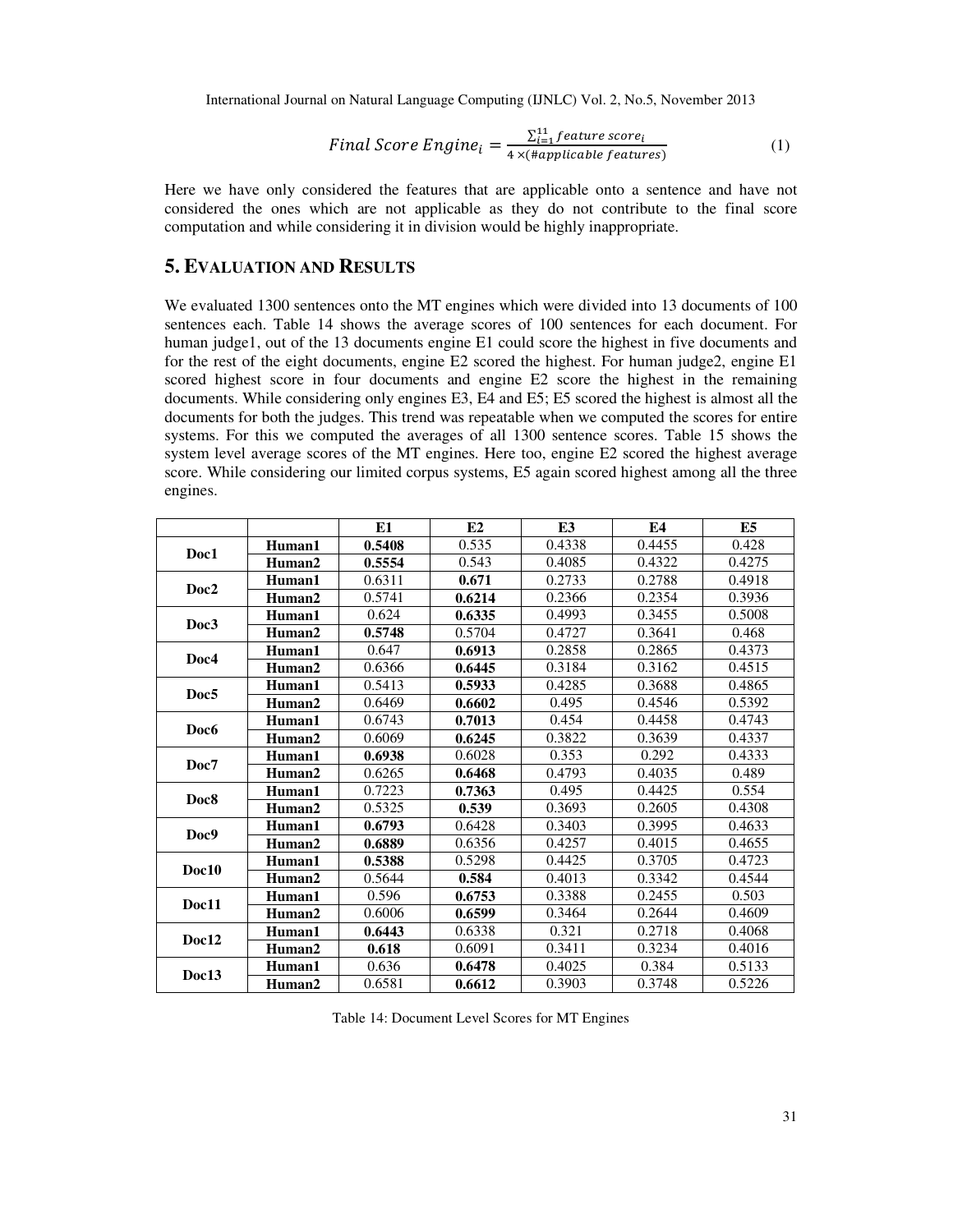International Journal on Natural Language Computing (IJNLC) Vol. 2, No.5, November 2013

|        | 171    | E2     | E3     | E4    | E5     |
|--------|--------|--------|--------|-------|--------|
| Human1 | 0.6284 | 0.638  | 0.3898 | 0.352 | 0.4742 |
| Human2 | 0.6201 | 0.6247 | 0.3933 | 0.356 | 0.464  |

Table 15: System Level Scores for MT Engines

To check the results of the metric at sentence level, we computed the ranks for all the sentences. Table 16 shows the highest ranks scored by each engine. Here too, engine E2 scored the highest scores for most of the sentences. For limited corpus systems, E5 scored the highest rank for most of the sentence level evaluations. Table 17 shows the results of the same. Figure 3 and 4 show these trends.

| <b>Engine</b> | Human1 | Human2 |
|---------------|--------|--------|
| E1            | 454    | 388    |
| E2            | 672    | 529    |
| E3            | 45     | 73     |
| E4            | 33     | 55     |
| E5            |        | 255    |

Table 16: Sentence Level Ranking for MT Engines

| Engine | Human1 | Human <sub>2</sub> |
|--------|--------|--------------------|
| E3     | 294    | 341                |
| F4     | 266    | 324                |
|        | 740    | 635                |





Figure 3: Sentence Level Ranking for MT Engines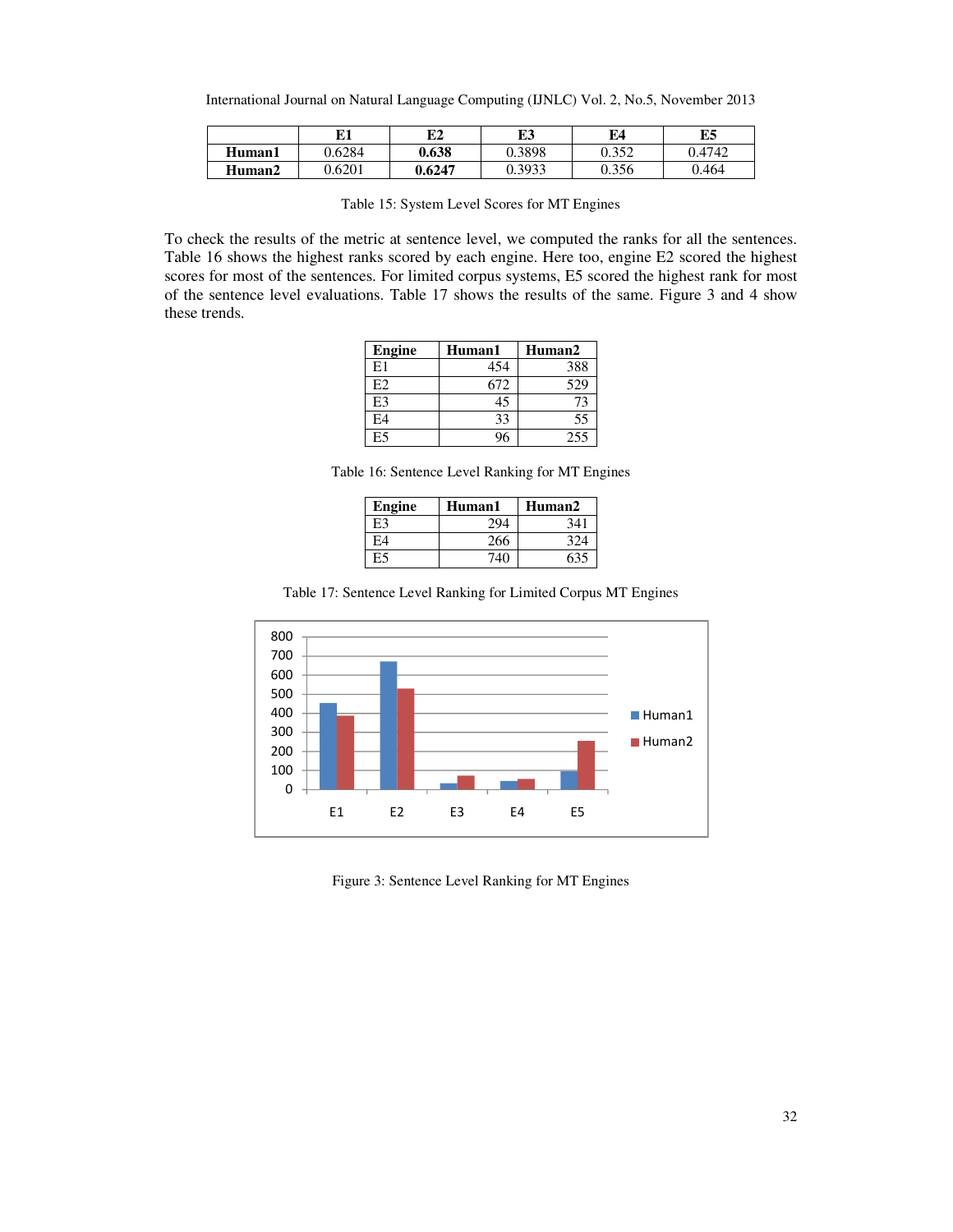

Figure 4: Sentence Level Ranking for Limited Corpus MT Engines

While considering inter-annotator agreement, we considered the highest rank given to an MT output by both the judges. Table 18 shows the results of this study. Out of the 1300 sentences, 842 times, both the judges gave same high rank to the same MT Engine's output. This scored around 67% agreement percentage which according to us is a good score. While considering MT engines with limited corpus, we found that 804 times the highest rank was given to the same engine by both the human judges. This attributed to around 61% agreement percentage which is again a very good agreement percentage. While considering engine wise inter-annotator agreement. We counted the no. of times the same rank was given to a sentence of an engine by both the judges. Table 19 shows the results of this study. In all the cases it was found that the trend is repeatable.

|                        | <b>Combined</b> |            | <b>Limited Corpus</b> |                   |  |
|------------------------|-----------------|------------|-----------------------|-------------------|--|
|                        | Agreement       | Percentage | Agreement             | <b>Percentage</b> |  |
| <b>Inter-Annotator</b> | 842             | 64.77%     | 804                   | 61.85%            |  |
| Agreement              |                 |            |                       |                   |  |

| Engine | Agreement | <b>Percentage</b> |
|--------|-----------|-------------------|
|        | 849       | 65.30%            |
|        |           |                   |

E3 | 959 | 73.77% E4 967 74.38% E5 1067 82.07%

Table 18: Inter-Annotator Agreement for Highest Rank

|  | Table 19: Engine wise Inter-Annotator Agreement |
|--|-------------------------------------------------|
|  |                                                 |

We have also compared the results produced by this metric with fluency and adequacy measures which are considered to be popular human evaluation measures. We used only one judge to evaluate the MT engines with fluency and adequacy measures. The results of this evaluation was compared with the ones produced by both judges who evaluated the engines using HEval metric. Table 20 shows the results of correlation between human adequacy measure for scale 5 and HEval metric. At 95% confidence interval, both the judges' results showed positive trend for all the MT engines, thus strengthening our claim that this metric can be a substitute for the Human adequacy measure.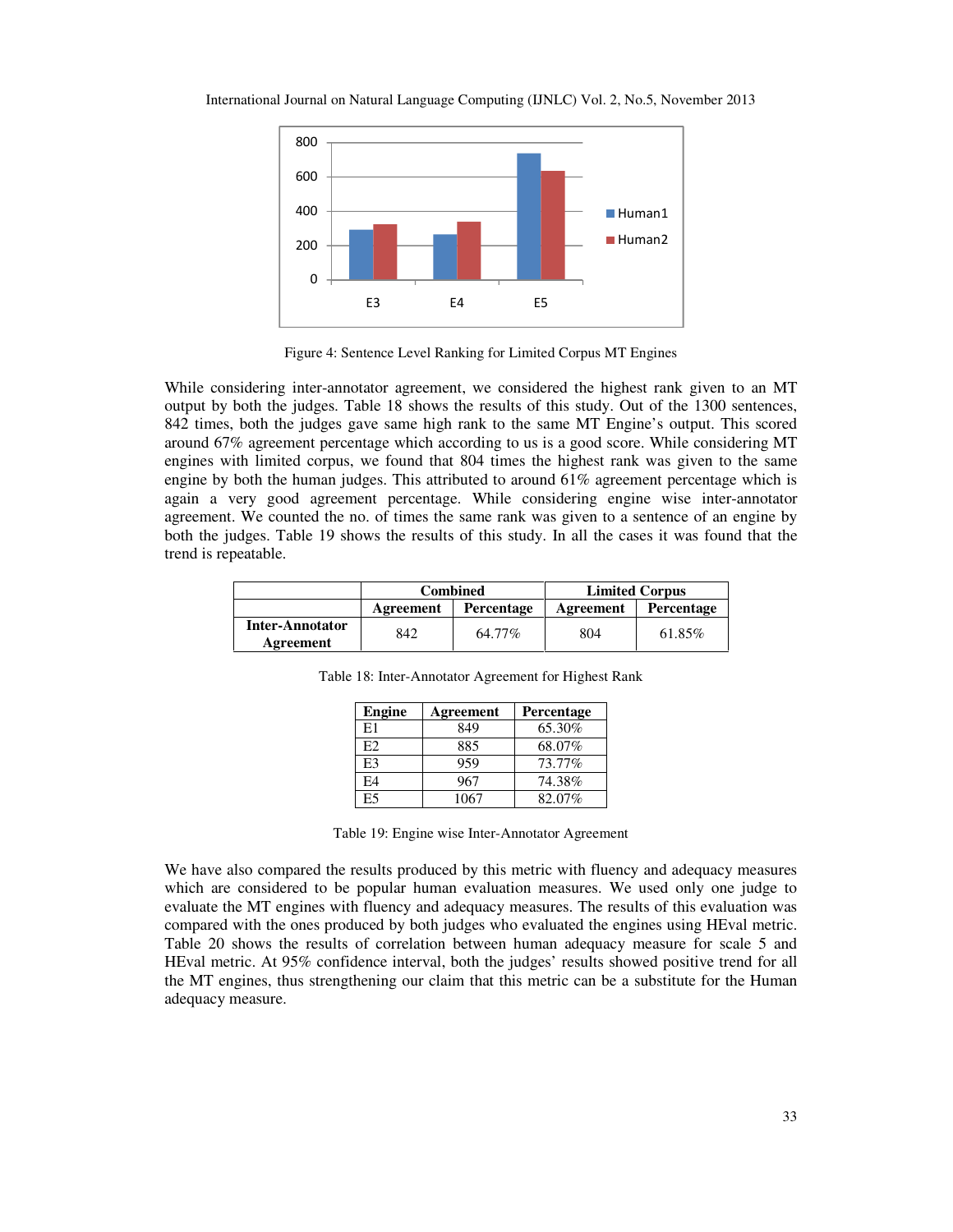| <b>Engine</b>  | Human1 | Human2 |
|----------------|--------|--------|
| E1             | 0.0705 | 0.0681 |
| E2             | 0.0851 | 0.1492 |
| E <sub>3</sub> | 0.079  | 0.048  |
| F4             | 0.027  | 0.0104 |
| E5             | 0.1294 | 0.0493 |

International Journal on Natural Language Computing (IJNLC) Vol. 2, No.5, November 2013

Table 20: Correlation between Human Adequacy Measure Scale 5 and HEval Metric at 95% Confidence Level

| <b>Engine</b>  | Human1 | Human2 |
|----------------|--------|--------|
| E1             | 0.0685 | 0.0484 |
| E2             | 0.0686 | 0.1055 |
| E <sub>3</sub> | 0.0549 | 0.0594 |
| FA             | 0.0518 | 0.0667 |
| E <sub>5</sub> | 0.0353 | 0.0165 |

Table 21: Correlation between Human Fluency Measure Scale 5 and HEval Metric at 95% Confidence Level

Table 21 shows the results of correlation between human fluency measure for scale 5 and HEval metric. At 95% confidence interval, both the judges' results showed positive trend as well. This further justifies our claim that this metric can act as a substitute for human adequacy and fluency measure.

# **6. CONCLUSION**

In this paper, we showed the working of a new human evaluation metric. We showed the design of the metric along with the scoring criteria and the mechanism for scoring the translations using the criteria with an example. We have also compared the results of this metric with the popular human evaluation measures (Adequacy and Fluency) which have been implemented in almost all the evaluation campaigns. We also correlated the results of our metric with these two measures. The metric showed significant correlation with both type of MT Engines.

We also analyzed the inter-annotator agreement and found that this metric can produce better agreements between the results of the multiple judges providing judgements for the same set of sentences. This can be considered as an advantage of this metric. As human evaluation is very subjective, the results produced by multiple judges often do not have an agreement. We also analyzed the evaluation results produced at different levels and found that at all three levels (system, document and sentence level) the results were consistent i.e. engine E2 was adjudged as the best MT engine throughout, at the same time, engine E4 was adjudged as the engine which could not do so well. Moreover, although the evaluation process was subjective in nature, the metric can very easily provide answers as to why a particular translation was termed as good or bad. Moreover it can also provide micro level details about the evaluation process for the translation like if the translation of nouns was proper or not, translation of adverbs and adjectives with respect to verbs and nouns was proper or not etc. This information can help MT development team understand the short comings of their MT engine, so that they may focus on the enhancement of that particular area.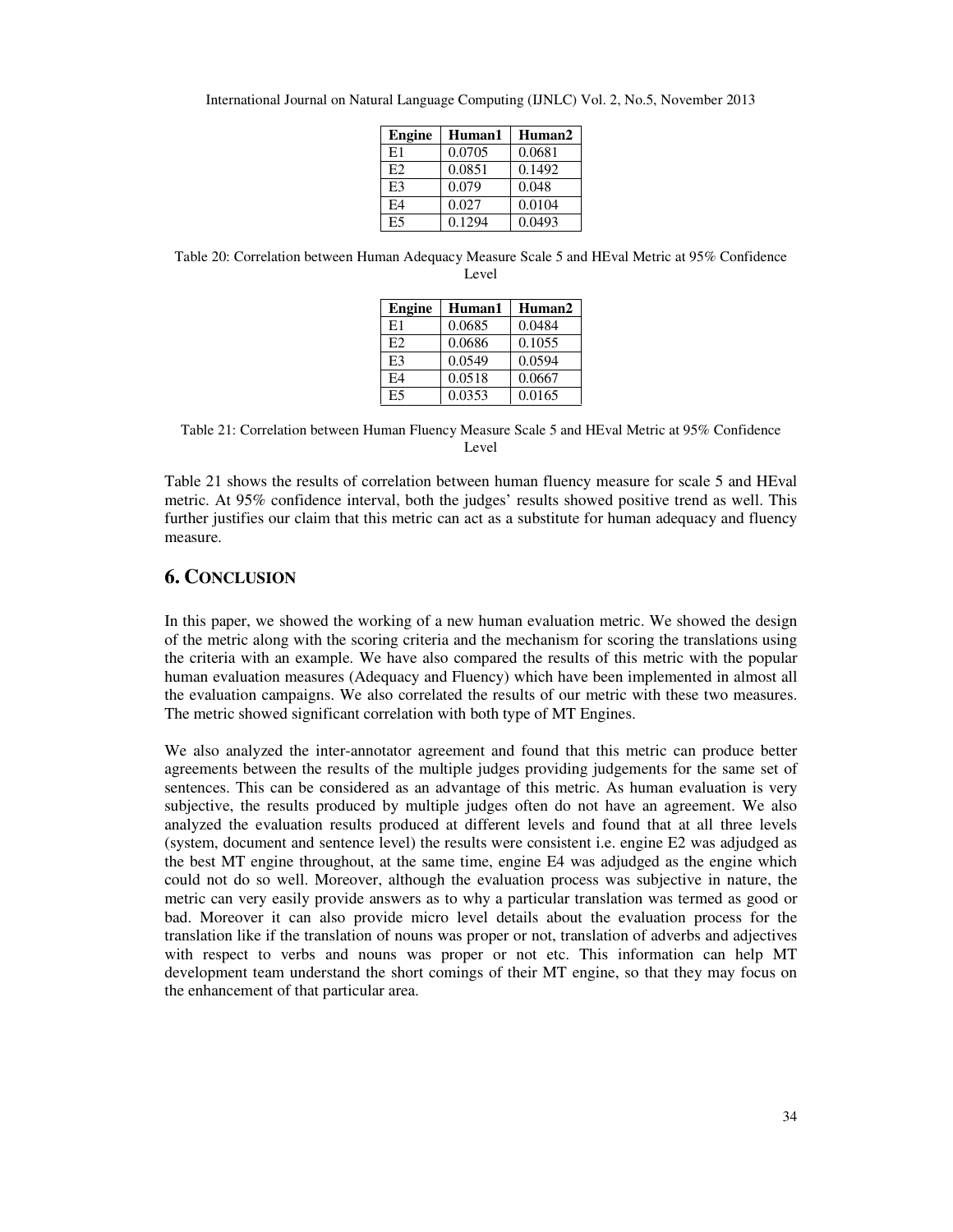# **REFERENCES**

- [1] Ananthakrishnan, R., Bhattacharyya, P., Sasikumar, M., Shah, & Ritesh M. (2007). "Some Issues in Automatic Evaluation of English-Hindi MT: More Blues for BLEU". In Proceedings of 5th International Conference on Natural Language Processing, Macmillan Publishers, India.
- [2] Papineni, K., Roukos, S., Ward, T., & Zhu, W.-J. (2001). "Bleu: a method for automatic evaluation of machine translation", RC22176 Technical Report, IBM T.J. Watson Research Center.
- [3] Chatterjee, N., Johnson, A., & Krishna, M. (2007). "Some Improvements over the BLEU Metric for Measuring Translation Quality for Hindi". In Proceedings of Internation Conference on Computing: Theory and Applications.
- [4] Joshi, N., Darbari, H., & Mathur, I. (2012). "Human and Automatic Evaluation of English to Hindi Machine Translation Systems". In Advances in Computer Science, Engineering & Applications, pp. 423-432. Springer Berlin Heidelberg.
- [5] Denkowski, M., & Lavie, A. (2011). "Meteor 1.3: Automatic Metric for Reliable Optimization and Evaluation of Machine Translation Systems". In Proceedings of the EMNLP 2011 Workshop on Statistical Machine Translation.
- [6] ALPAC (1966). "Languages and Machines: Computers in Translation and Linguistics" (Technical Report). Automatic Language Processing Advisory Committee (ALPAC), Division of Behavioral Sciences, National Academy of Sciences, National Research Council.
- [7] Slype, G.V. (1979). "Systran: evalaution of the 1978 version of systran English-French automatic system of the Commission of the European Communities", The Incorporated Linguist, Vol. 18, pp 86-89.
- [8] Falkedal, K. (1991). "Evaluation Methods for Machine Translation Systems". An Historical overview and Critical Account, Technical Report, ISSCO, Universite de Geneve.
- [9] Church, K. W., & Hovy, E. H. (1993). "Good Applications for Crummy Machine Translation". Machine Translation, Vol. 8(4), pp 239–258.
- [10]White, J. (1993), "Evaluation of Machine Translation", In Proc. of Human Language Technology Workshop, Morgan Kaufmann, San Francisco, pp. 206-210.
- [11]EAGLES Evaluation Working Group (1995), "Evaluation of natural language processing systems", Technical Report EAG-EWG-PR.2, ILC-CNR, Pisa. URL: http://isscowww.unige.sh/weg95/ewg95.html.
- [12]Eck, M., & Hori., C. (2005). "Overview of the IWSLT 2005 Evaluation Campaign. In Proceedings of IWSLT 2005.
- [13]Vanni, M., & Miller, K. (2002). "Scaling the ISLE Framework: Use of Existing Corpus Resources for Validation of MT Evaluation Metrics across Languages". In Proceedings of the 3rd International Conference on Language Resources and Evaluation (LREC), pp 1254–1262.
- [14]Gates, D., Lavie, A., Levin, L., Waibel, A., Gavaldà, M., Mayfield, L., Woszczyna M., & Zhan P. (1996). "End-to-End Evaluation in JANUS: a Speech-to-Speech Translation System". In Proceedings of the European Conference on Artificial Intelligence, Workshop on Dialogue Processing in Spoken Language, Budapest, Hungary.
- [15]Nubel, R. (1997). "End-to-End Evaluation in VERBMOBIL I". In Proceedings of MT Summit VI, pp 232–239, San Diego, CA.
- [16]Wilks, Y. (2008). "Machine Translation: Its Scope and Limits". Springer Verlag, New York, NY.
- [17]Callison-Burch, C., Fordyce, C., Koehn, P., Monz, C., & Schroeder, J. (2007). "(Meta-) Evaluation of Machine Translation". In Proceedings of the ACL Workshop on Statistical Machine Translation, pp 136–158.
- [18]Doherty, S., O'Brien, S., & Carl, M. (2010). "Eye Tracking as an MT evaluation technique". Machine Transaltion, Vol 24 (1), pp 1-13.
- [19]Koehn, P., Hoang, H., Birch, A., & Callison-Burch, C., Federico, M., Bertoldi, N., Cowan, B., Shen, W., Moran, C., Zens, R., Dyer, C., Bojar, O., Constantin, A. and Herbst E., (2007). "Moses: Open source toolkit for statistical machine translation". In Proceedings of ACL: demonstration sesion.
- [20]Joshi N., Mathur I., & Mathur S. (2011). "Translation Memory for Indian Languages: An Aid for Human Translators", In Proceedings of 2nd International Conference and Workshop in Emerging Trends in Technology. ACM.